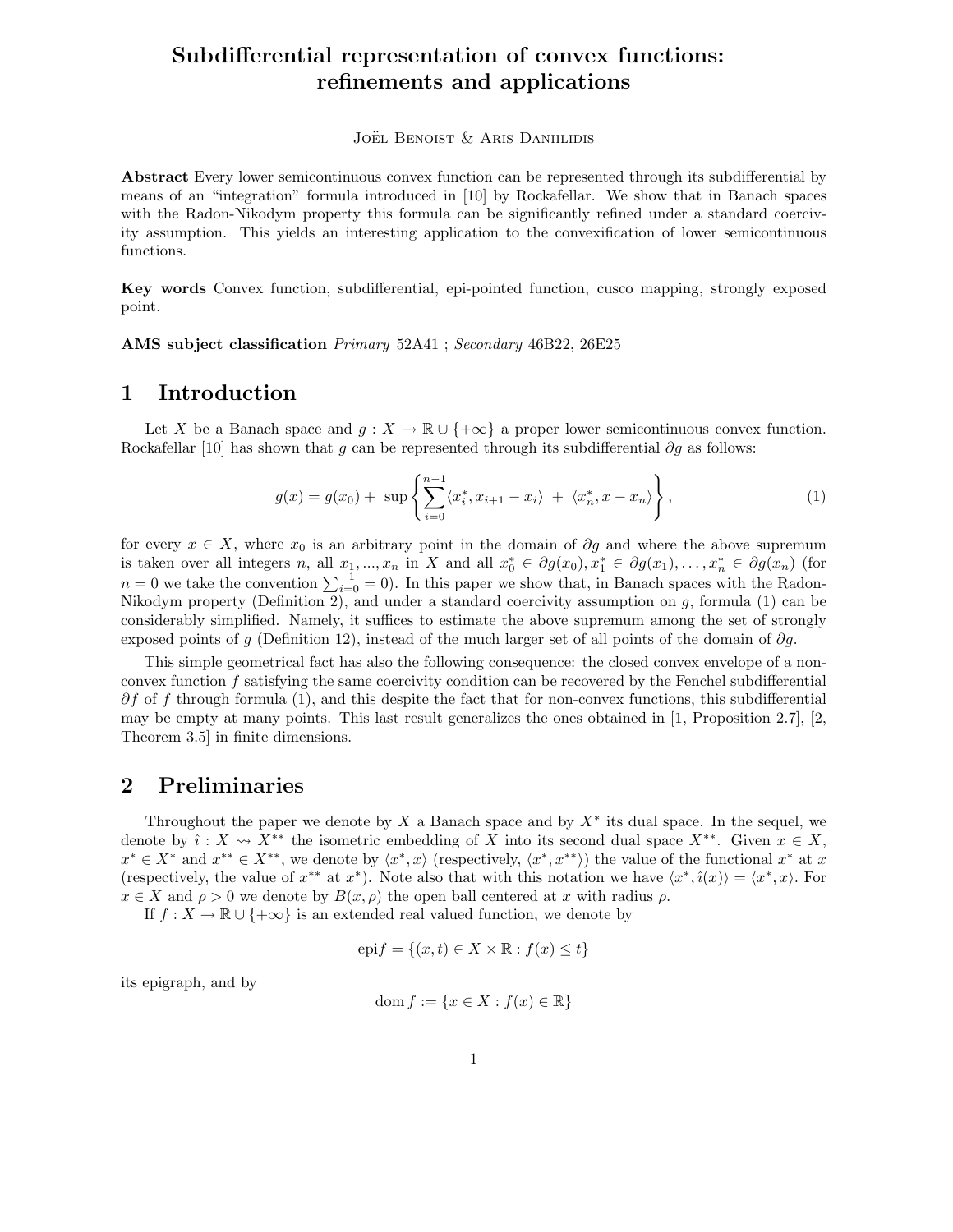its domain. When the domain of  $f$  is nonempty we say that  $f$  is proper. By the term subdifferential, we always mean the Fenchel subdifferential  $\partial f$  defined for every  $x \in \text{dom } f$  as follows

$$
\partial f(x) = \{x^* \in X^* : f(y) \ge f(x) + \langle x^*, y - x \rangle, \forall y \in X\}.
$$

If  $x \in X \setminus \text{dom } f$ , we set  $\partial f(x) = \emptyset$ . The domain of the subdifferential of f is defined by

$$
\operatorname{dom}\partial f = \{x^* \in X^* : \partial f(x) \neq \emptyset\}.
$$

For a proper lower semicontinuous function f, its closed convex envelope  $\overline{co}f : X \to \mathbb{R} \cup \{+\infty\}$  can be defined through its epigraph via the formula

$$
epi(\overline{\mathrm{co}}f)=\overline{\mathrm{co}}(\mathrm{epi}\,f),
$$

where  $\overline{\text{co}}(\text{epi } f)$  is the closed convex hull of epi f in the Banach space  $X \times \mathbb{R}$  endowed with the norm  $(x,t) \mapsto (||x||^2 + |t|^2)^{1/2}$  for all  $(x,t) \in X \times \mathbb{R}$ . If  $f^{**}: X^{**} \longrightarrow \mathbb{R} \cup \{+\infty\}$  denotes the Legendre-Fenchel<br>biconjugate of f, then it is well-known that  $\overline{co} f = f^{**} \circ \hat{i}$  that is for every  $x \in X$ biconjugate of f, then it is well-known that  $\overline{co} f = f^{**} \circ \hat{\imath}$ , that is, for every  $x \in X$ 

$$
(\overline{\text{co}} f)(x) = f^{**}(\hat{\imath}(x)) = \sup_{x^* \in X^*} \left\{ \langle x^*, x \rangle - f^*(x^*) \right\},\,
$$

where  $f^* : X^* \to \mathbb{R} \cup \{+\infty\}$  is the Legendre-Fenchel conjugate of f, that is the proper lower semicontinuous convex function defined for all  $x^* \in X^*$  by

$$
f^*(x^*) = \sup_{x \in X} \left\{ \langle x^*, x \rangle - f(x) \right\}.
$$

Note also that for any  $x \in X$  and  $x^* \in X^*$  we have:

$$
x^* \in \partial f(x) \Longleftrightarrow \hat{\imath}(x) \in \partial (f^*)(x^*). \tag{2}
$$

Let C be a non-empty closed convex subset of X. We denote by  $\sigma_C : X^* \to \mathbb{R} \cup \{+\infty\}$  the Legendre-Fenchel conjugate of the indicator function of C, that is, for all  $p \in X^*$ 

$$
\sigma_C(p) = \sup_{u \in C} \langle p, u \rangle.
$$

Note that  $\sigma_C$  is a positively homogeneous convex function. Its relationship with the Legendre-Fenchel conjugate of a proper lower semicontinuous convex function  $g$  is as follows:

$$
tg^*(t^{-1}x^*) = \sigma_{\text{epi }g}(x^*, -t),
$$

for all  $t > 0$  and all  $x^* \in X^*$ . In particular, using the fact that dom  $\sigma_{\text{epi } q}$  and  $\text{int}(\text{dom }\sigma_{\text{epi } q})$  are convex cones, it is easily seen that

 $x^* \in \text{int}(\text{dom } g^*) \Longleftrightarrow (x^*, -1) \in \text{int}(\text{dom } \sigma_{\text{enig}}).$  (3)

Finally, we denote by  $N_C(u)$  the set of normal directions of C at a point  $u \in C$ , that is,

$$
N_C(u) = \{ p \in X^* : \langle p, v - u \rangle \le 0, \quad \forall v \in C \}.
$$

Its relationship with the subdifferential of a proper lower semicontinuous convex function  $g$  is as follows

$$
t^{-1}x^* \in \partial g(x) \Longleftrightarrow (x^*, -t) \in N_{\text{epi}g}(x, g(x)),\tag{4}
$$

where  $t > 0$ ,  $x \in X$  and  $x^* \in X^*$ .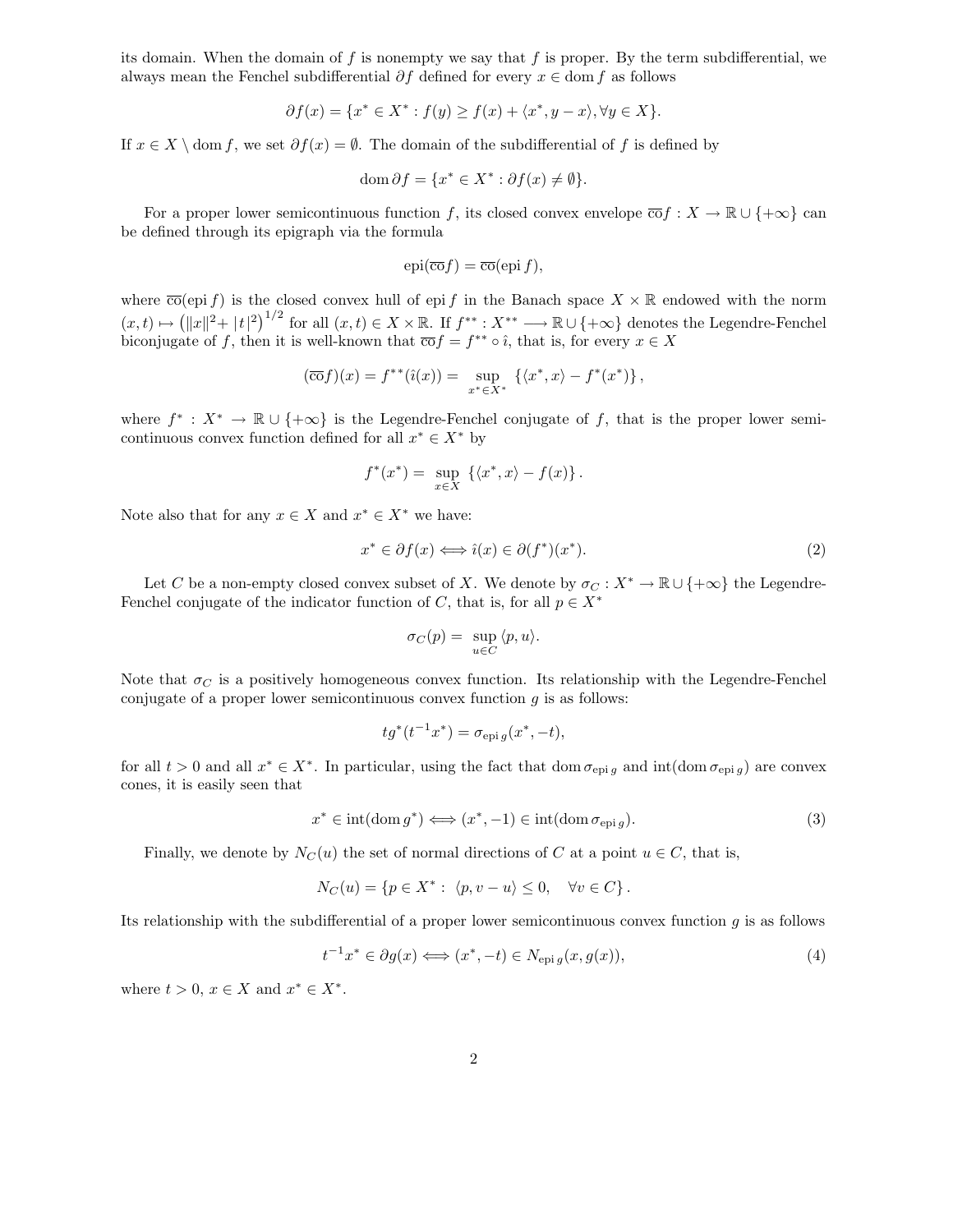#### **2.1 Strongly exposed points and Radon-Nikodym property**

Let us recall from [9, Definition 5.8] the following definition.

**Definition 1** *Let* C *be a non-empty closed convex subset of* X. A point  $u \in C$  *is said strongly exposed if there exists*  $p \in X^*$  *such that for each sequence*  $\{u_n\} \subset C$  *the following implication holds* 

$$
\lim_{n \to +\infty} \langle p, u_n \rangle = \sigma_C(p) \implies \lim_{n \to +\infty} u_n = u.
$$

*In such a case*  $p \in X^*$  *is said to be a "strongly exposing" functional for the point u in C. We denote by*  $Exp(C, u)$  *the set of all functionals of*  $X^*$  *satisfying this property.* 

Let us further denote by  $\exp C$  the set of strongly exposed points of C. Clearly,  $u \in \exp C$  if, and only if,  $Exp(C, u) \neq \emptyset$ . It follows directly that for every  $u \in C$  we have the inclusion

$$
\exp(C, u) \subset N_C(u) \cap \text{dom}\,\sigma_C. \tag{5}
$$

We also denote by  $Exp C$  the set of all strongly exposing functionals, that is,

$$
\operatorname{Exp} C = \bigcup_{u \in \exp C} \operatorname{Exp}(C, u).
$$

We also recall (see [9, Theorem 5.21], for example) the following definition.

**Definition 2** *A Banach space* X *is said to have the Radon-Nikodym property, if every non-empty closed convex bounded subset* C *of* X *can be represented as the closed convex hull of its strongly exposed points, that is,*

$$
C = \overline{\mathrm{co}}(\exp C).
$$

Examples of Radon-Nikodym spaces are reflexive Banach spaces and separable dual spaces.

Let us mention that, in spaces with the Radon-Nikodym property, the set  $Exp C$  of strongly exposing functionals of a nonempty closed convex bounded set C is dense in  $X^*$ . Moreover, the boundedness of C implies that dom  $\sigma_C = X^*$ . In case of unbounded sets, one has the following result.

**Proposition 3** *Suppose that* X *has the Radon-Nikodym property and* C *is a nonempty closed convex set.* Then  $Exp C$  *is dense in*  $int(dom \sigma C)$ *.* 

**Proof** If  $\text{int}(\text{dom }\sigma_C) = \emptyset$  the assertion holds trivially. Let us assume that  $U := \text{int}(\text{dom }\sigma_C) \neq \emptyset$  and let us note that the w<sup>\*</sup>-lower semicontinuous convex function  $\sigma_C$  is continuous on the open set U, see [9, Proposition 3.3]. Using Collier's characterization of the Radon-Nikodym property ([7, Theorem 1]), we conclude that  $\sigma_C$  is Fréchet differentiable in a dense subset D of U. For every  $p_0 \in D$ , Smulian's duality guarantees that there exists  $u_0 \in \exp C$  such that  $u_0 = \nabla^F \sigma_C(p_0)$  (see [9], for example). In particular,  $p_0 \in \exp(C, u_0)$ , hence  $p_0 \in \exp C$ . The proof is complete.  $p_0 \in \text{Exp}(C, u_0)$ , hence  $p_0 \in \text{Exp} C$ . The proof is complete.

#### **2.2 Cyclically monotone operators**

Given a set-valued operator  $T : X \rightrightarrows X^*$ , we denote its domain by dom  $T = \{x \in X : T(x) \neq \emptyset\}$ , its image by

$$
\operatorname{Im} T = \bigcup_{x \in X} T(x)
$$

and its graph by

$$
\mathrm{Gr}\,T := \{(x,x^*) \in X \times X^* : \ x^* \in T(x)\}.
$$

We also denote by  $T^{-1}$  :  $X^* \rightrightarrows X$  the inverse operator, defined for every  $(x, x^*) \in X \times X^*$  by the relation

$$
x \in T^{-1}(x^*) \Longleftrightarrow x^* \in T(x).
$$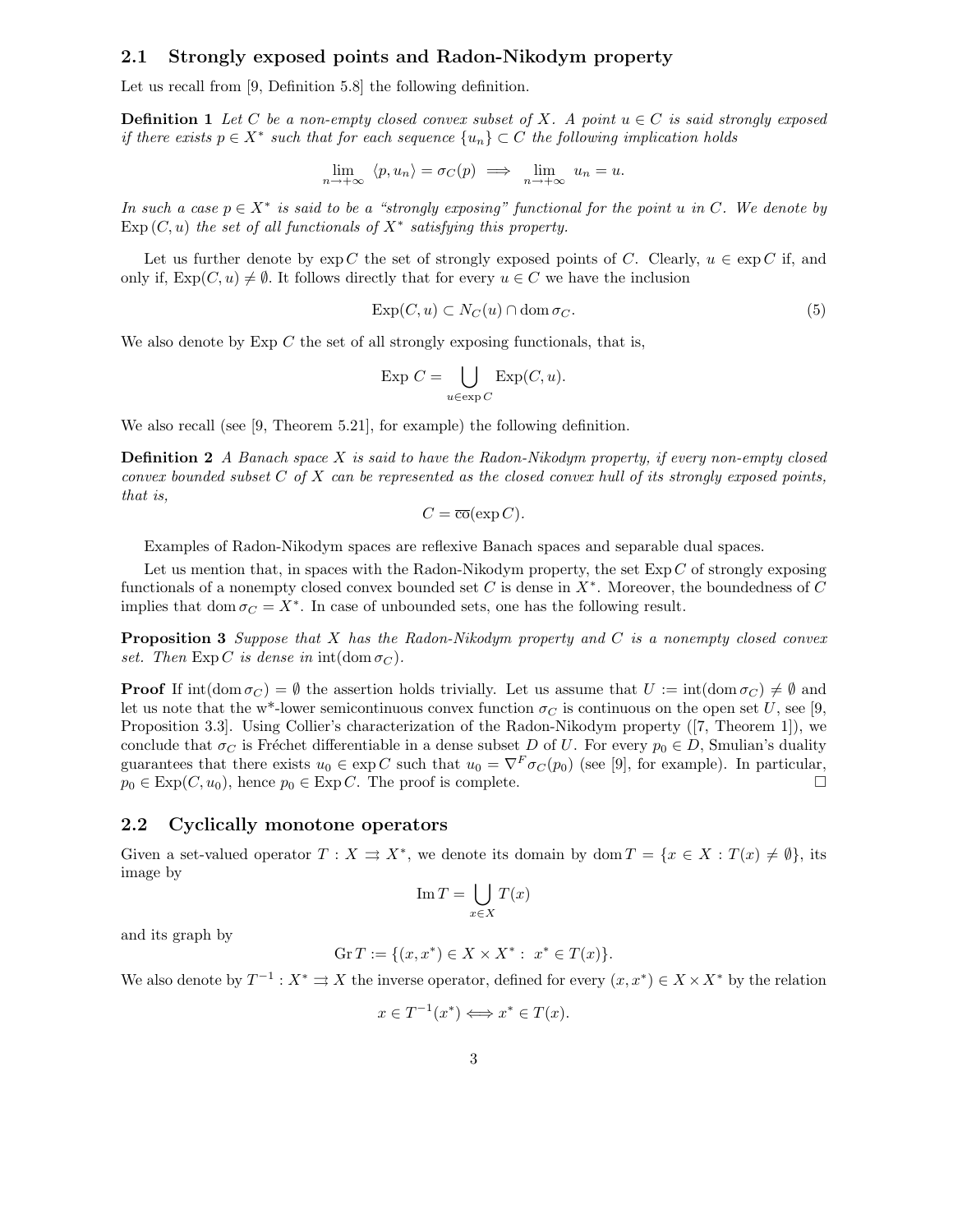Clearly dom  $T^{-1} = \text{Im } T$ .

The operator T is called *cyclically monotone* (respectively, *monotone*) if for all integers  $n \geq 1$  (respectively, for  $n = 2$ ), all  $x_1, \ldots, x_n$  in X and all  $x_1^* \in T(x_1), \ldots, x_n^* \in T(x_n)$  we have

$$
\sum_{i=1}^{n} (x_i^*, x_{i+1} - x_i) \le 0,
$$

where  $x_{n+1} := x_1$ . It is called maximal cyclically monotone (respectively, maximal monotone), if its graph cannot be strictly contained in the graph of any other cyclically monotone (respectively, monotone) operator.

We recall from [10] (see also [9]) the following fundamental results:

**Proposition 4** *The subdifferential* ∂g *of a proper lower semicontinuous convex function* g *is both a maximal monotone and a maximal cyclically monotone operator.*

**Proposition 5** Let T be a cyclically monotone operator and let  $x_0 \in \text{dom } T$ . Consider the function  $h: X \to \mathbb{R} \cup \{+\infty\}$  *defined by* 

$$
h(x) := \sup \left\{ \sum_{i=0}^{n-1} \langle x_i^*, x_{i+1} - x_i \rangle + \langle x_n^*, x - x_n \rangle \right\},\tag{6}
$$

*where the supremum is taken for all integers* n, all  $x_1, ..., x_n$  *in* dom T and all  $x_0^* \in T(x_0), x_1^* \in T(x_1),$ <br>  $x^* \in T(x_1)$ . Then h is a proper lower semicontinuous convertingtion and ...,x<sup>∗</sup> *<sup>n</sup>* <sup>∈</sup> <sup>T</sup>(x*<sup>n</sup>*). *Then* <sup>h</sup> *is a proper lower semicontinuous convex function and*

$$
\operatorname{Gr} T \subset \operatorname{Gr} \partial h.
$$

We shall refer to (6) by the term "Rockafellar integration formula". The following lemma will be very useful in the sequel. Let us recall that the operator  $T^{-1}$  is said to be locally bounded on a non-empty open subset V of X<sup>\*</sup>, provided that for every  $x^* \in V$  there exist  $\rho > 0$  such that  $T^{-1}(B(x^*, \rho))$  is bounded.

**Lemma 6** *Let* V *be a non-empty open subset of* X<sup>∗</sup>*. With the notation of Proposition 5, let us suppose that* Im T *is dense in* V and  $T^{-1}$  *is locally bounded on* V. Then we have the inclusion

$$
V\subset\operatorname*{int}(\operatorname*{dom}h^{\ast}),
$$

*where the function* h *is defined by relation (6) and* h<sup>∗</sup> *is its conjugate function.*

**Proof** Fix any  $x_0^* \in T(x_0)$ . Let  $x^* \in V$ . Since  $T^{-1}$  is locally bounded on V, there exist  $\rho > 0$  and  $M > 0$ <br>such that  $T^{-1}(B(x^*, \rho)) \subset B(0, M)$ . Moreover we can suppose that  $B(x^*, \rho) \subset V$  since V is an open such that  $T^{-1}(B(x^*, \rho)) \subset B(0, M)$ . Moreover we can suppose that  $B(x^*, \rho) \subset V$  since V is an open subset.

Let now  $z^* \in B(x^*, \rho) \cap \text{Im } T$ . There exists  $z \in X$  such that  $z^* \in T(z)$ . Then formula (6) implies that for all  $x \in X$ 

$$
h(x) \ge \langle x_0^*, z - x_0 \rangle + \langle z^*, x - z \rangle.
$$

Using the definition of the conjugate function we obtain

$$
h^*(z^*) \le \langle x_0^*, x_0 \rangle + \langle z^* - x_0^*, z \rangle \le M_1.
$$

where  $M_1 := \|x_0^*\| \cdot \|x_0\| + (\|x^* - x_0^*\| + \rho) M$ . Hence we have proven that

$$
h^* \leq M_1
$$

on  $B(x^*, \rho) \cap \text{Im } T$ .

Since Im T is dense in V and  $h^*$  is lower semicontinuous, this last inequality remains true on  $B(x^*, \rho)$ . Thus  $x^* \in \text{int}(\text{dom } h^*)$ .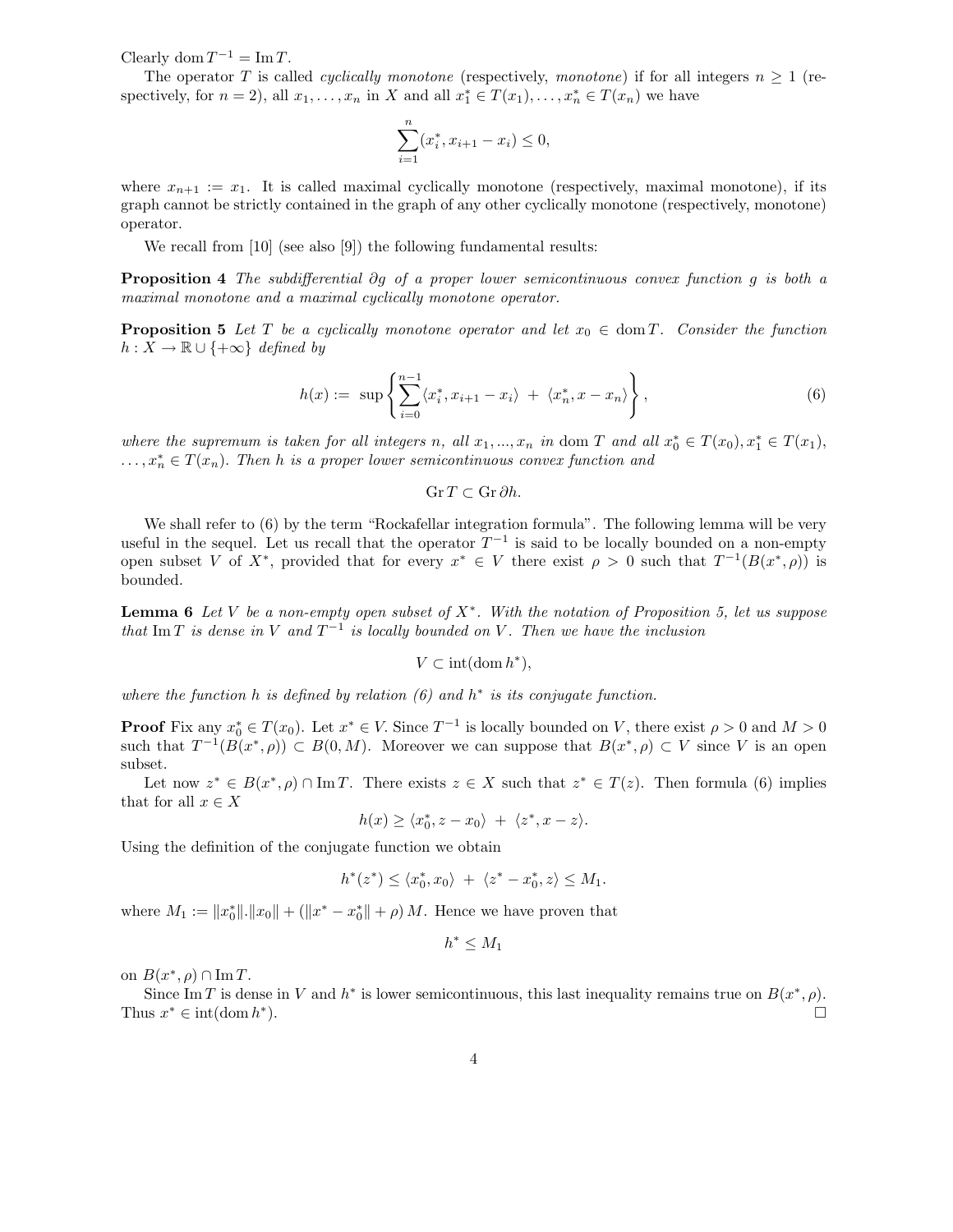### **2.3 w\*-cusco and minimal w\*-cusco mappings**

Let  $T : X \rightrightarrows X^*$  be a set-valued operator. T is said to be w<sup>\*</sup>-upper semicontinuous at  $x \in X$ , if for every w<sup>\*</sup>-open set W containing  $T(x)$  there exists  $\rho > 0$  such that  $T(B(x, \rho)) \subset W$ .

We recall from [4] (see also [5]) the following definition.

**Definition 7** Let U be an open subset of X. T is said to be  $w^*$ -cusco on U, if it is  $w^*$ -upper semicon*tinuous with nonempty w\*-compact convex values at each point of* U*. It is said to be* minimal *w\*-*cusco *on* U *if its graph does not strictly contain the graph of any other w\*-cusco mapping on* U*.*

In the sequel, we shall need the following result (see [5, Theorem 2.23]).

**Proposition 8** Let U be an open set of X such that  $U \subset \text{dom } T$ . If T is maximal monotone then it is *also minimal w\*-cusco on* U.

Further, given a set-valued operator  $S : X \rightrightarrows X^*$  we can consider w<sup>\*</sup>-cusco mappings T that are minimal under the property of containing the graph of S. We recall from [5, Proposition 2.3] the following "uniqueness" result that will be in use in the sequel.

**Proposition 9** *Let* U *be an open set of* X *such that* dom S *is dense in* U. *If the graph of* S *is contained in the graph of some w\*-cusco mapping on* U*, then there exists a unique w\*-cusco mapping on* U *that contains the graph of* S *and that is minimal under this property.*

## **3 Refined representations of convex functions**

Throughout this section  $g: X \to \mathbb{R} \cup \{+\infty\}$  will denote a proper lower semicontinuous convex function. We can now state the main result of the paper.

**Theorem 10** *Let*  $g: X \to \mathbb{R} \cup \{+\infty\}$  *be a proper lower semicontinuous convex function and let*  $T: X \rightrightarrows$ <sup>X</sup><sup>∗</sup> *be a set-valued operator satisfying*

$$
\operatorname{Gr} T \subset \operatorname{Gr} \partial g. \tag{7}
$$

(*In particular* T *is cyclically monotone.*) Let  $x_0 \in \text{dom } T$ . Denote by h the proper lower semicontinuous *convex function defined by relation* (6)*. Then the following assertions hold.*

(A1) If  $\text{int}(\text{dom } g) \neq \emptyset$  and  $\text{dom } T$  *is dense in*  $\text{int}(\text{dom } g)$ , *then* 

$$
g - g(x_0) = h \tag{8}
$$

*on* dom g*.*

 $(A2)$  *If*  $\text{int}(\text{dom } g^*) \neq \emptyset$  *and*  $\text{Im } T$  *is dense in*  $\text{int}(\text{dom } g^*)$ *, then* 

$$
g - g(x_0) = h.
$$

**Proof** Combining  $(1)$ ,  $(6)$  and  $(7)$  we easily obtain that

$$
g - g(x_0) \ge h. \tag{9}
$$

**(A1)** Set  $U = \text{int}(\text{dom } q) \neq \emptyset$ . In view of (9), we have  $U \subset \text{dom } h$ . Since U is open, it follows from [9, Proposition 2.5] that

$$
U \subset \mathrm{int}(\mathrm{dom}\,\partial g) \cap \mathrm{int}(\mathrm{dom}\,\partial h).
$$

Hence, by Proposition 8, the maximal monotone operators  $\partial g$  and  $\partial h$  are minimal w\*-cuscos on U. By (7) we have

$$
\operatorname{Gr} T \subset \operatorname{Gr} \partial g,
$$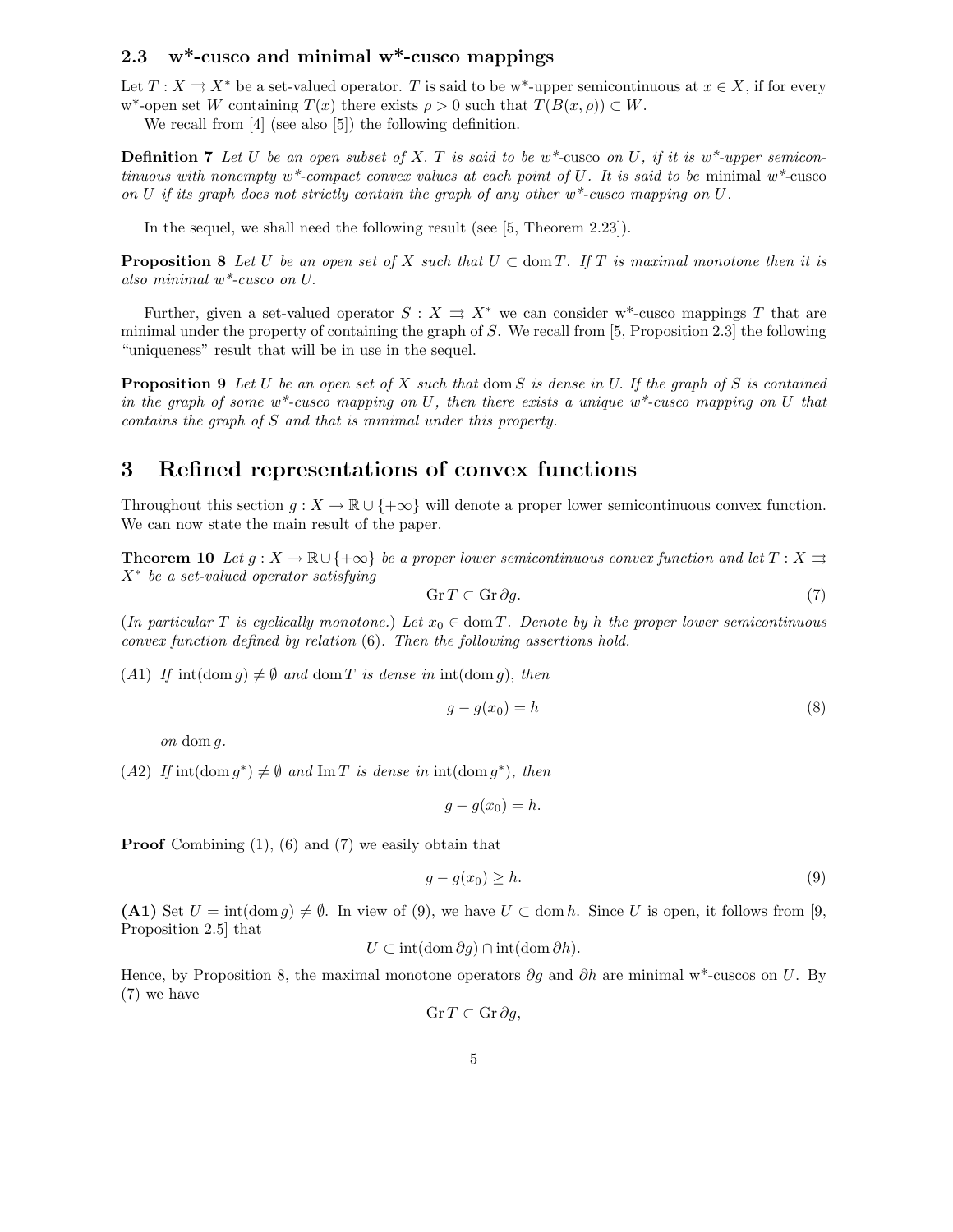$$
\operatorname{Gr} T \subset \operatorname{Gr} \partial h.
$$

Since dom T is dense in U, Proposition 9 yields that  $\partial g = \partial h$  on U. Consequently (see [10]), there exists  $x \in \mathbb{R}$  such that  $a = h + x$  on  $U$ . A standard argument shows that this last equality can be extended on  $r \in \mathbb{R}$  such that  $q = h + r$  on U. A standard argument shows that this last equality can be extended on dom q. By definition of h and recalling that the operator T is cyclically monotone we have  $h(x_0) = 0$ , hence we conclude that  $g(x_0) = r$  and thus equality (8) holds as asserted.

 $(A2)$  Set  $V = \text{int}(\text{dom } g^*) \neq \emptyset$ . By [9, Theorem 2.28], the operator  $\partial g^*$  is locally bounded on V. By (2) we have the inclusion Gr  $(i \circ (\partial g)^{-1}) \subset$  Gr  $(\partial g^*)$ . Combining with (7) we obtain

$$
Gr(i \circ T^{-1}) \subset Gr \, \partial g^*,\tag{10}
$$

which yields that  $T^{-1}$  is locally bounded on V. Applying Lemma 6 we obtain

$$
V \subset \text{int}(\text{dom } h^*). \tag{11}
$$

Set now  $S = i \circ T^{-1}$ . According to relation (10) we have

$$
\operatorname{Gr} S \subset \operatorname{Gr} \partial g^*
$$

Furthermore, by Proposition 5 we have Gr  $T \subset \mathbb{G}r \partial h$ , which implies as before that

$$
\operatorname{Gr} S \subset \operatorname{Gr} \partial h^*.
$$

Since dom  $S = \text{Im }T$  is dense in V, and since both  $\partial g^*$  and  $\partial h^*$  are minimal w<sup>\*</sup>-cuscos on V, it follows by Proposition 9 that  $\partial q^* = \partial h^*$  on V. By [10], there exists  $r \in \mathbb{R}$  such that

$$
g^* = h^* + r
$$

on int(dom  $q^*$ ). Since the latter is nonempty, the above equality can be extended to  $X^*$ , provided that

$$
int(\text{dom } g^*) = int(\text{dom } h^*). \tag{12}
$$

Let us now prove this last equality. Taking conjugates in both sides of the inequality in (9) we have  $g^* + g(x_0) \leq h^*$ , hence, in particular, dom  $h^* \subset \text{dom } g^*$  and so int $(\text{dom } h^*) \subset \text{int}(\text{dom } g^*)$ . In view of (11) we conclude that equality (12) holds as desired. It follows that

$$
g^* = h^* + r.
$$

Taking conjugates and considering the restriction on X we obtain  $g = h-r$ . Since  $h(x_0) = 0$  we conclude that  $g(x_0) = -r$  and thus  $g - g(x_0) = h$  as asserted. that  $g(x_0) = -r$  and thus  $g - g(x_0) = h$  as asserted.

**Remark 11** Note that equality (8) may not hold for all  $x \in X$ . Indeed, let  $g : \mathbb{R} \to \mathbb{R} \cup \{+\infty\}$  be the indicator function of the closed segment  $[-1, 1]$ . If we define the operator T by

$$
T(x) = \begin{cases} \{0\}, & \text{if } x \in (-1, 1) \\ \emptyset, & \text{if } x \notin (-1, 1). \end{cases}
$$

and if we take  $x_0 = 0$ , then  $h = 0$ . In this case g and h do not differ to a constant on R.

#### **3.1 Application: Representation of convex epi-pointed functions**

The following definition will be useful in the sequel.

**Definition 12** *A point*  $x \in \text{dom } g$  *is called strongly exposed for the proper lower semicontinuous convex function* g *if*

 $(x, q(x)) \in \exp(\text{epi } q).$ 

*We denote by* exp g *the set of strongly exposed points of* g*.*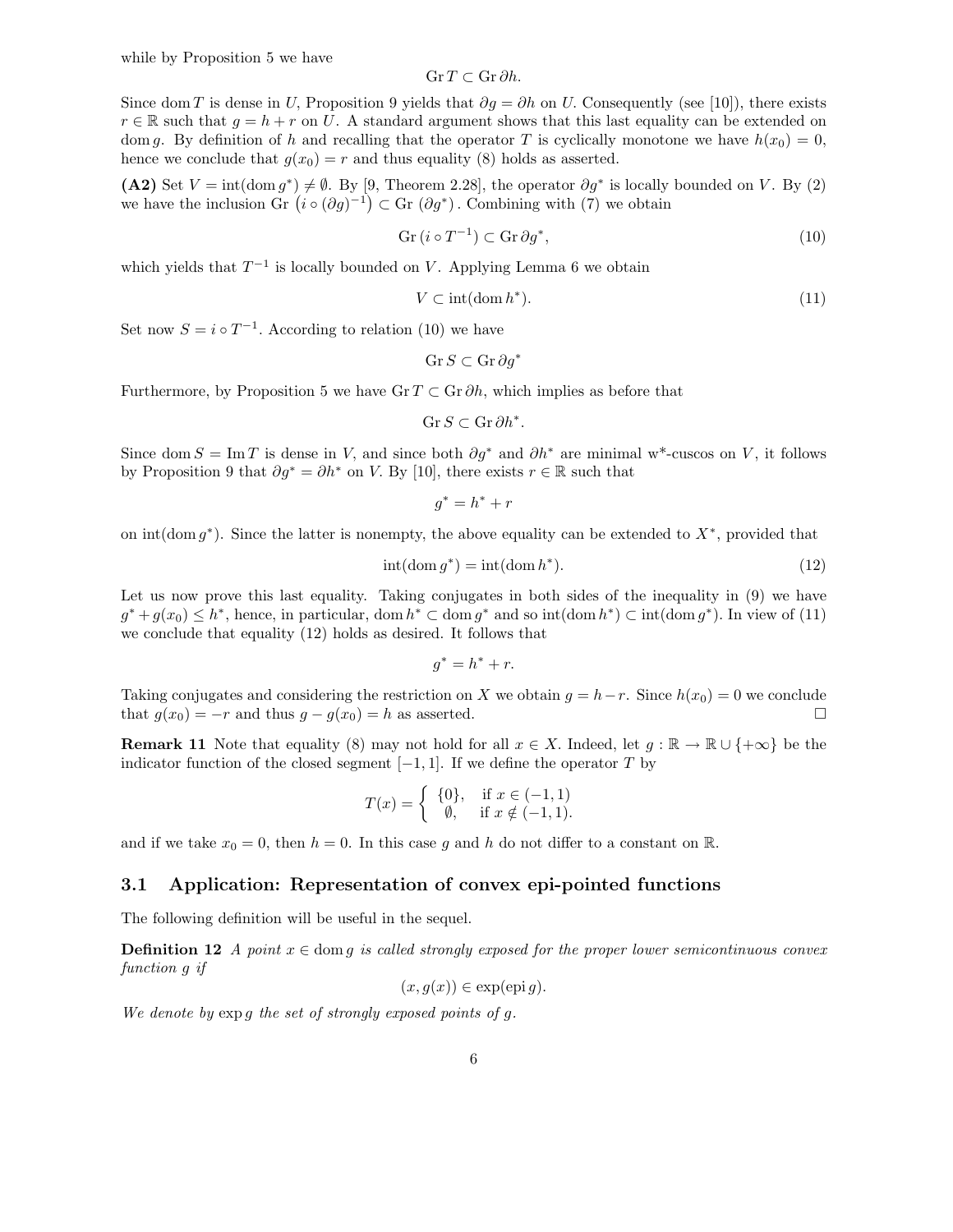For every  $x \in \exp g$  we denote by  $\exp(g, x)$  the set of all  $x^* \in X^*$  satisfying

$$
(x^*, -1) \in \operatorname{Exp}(\operatorname{epi} g, (x, g(x)),
$$

According to relations (4) and (5) we have

$$
\operatorname{Exp}(g, x) \subset \partial g(x). \tag{13}
$$

We also set

$$
\operatorname{Exp} g = \bigcup_{x \in \operatorname{exp} g} \operatorname{Exp}(g, x).
$$

It may happen that the set of strongly exposed points be empty, for instance when  $g$  is a constant function. We shall avoid this situation since, as we shall show  $\exp g$  is non-empty in spaces with the Radon-Nikodym property, under the following coercivity assumption that we recall from [3, p. 1669].

**Definition 13** *A proper lower semicontinuous function*  $f: X \to \mathbb{R} \cup \{+\infty\}$  *is called epi-pointed if* 

$$
int(\mathrm{dom}\, f^*) \neq \emptyset.
$$

The above definition is in fact equivalent to the following coercivity condition:

there exist  $x^* \in X^*$ ,  $\rho > 0$  and  $r \in \mathbb{R}$  such that  $f(x) \geq \langle x^*, x \rangle + \rho \|x\| + r$  for all  $x \in X$ .

This has been established in [3, Proposition 4.5] in finite dimensions. Only minor modifications are needed for the general case.

**Remark 14** A proper lower semicontinuous function f is epi-pointed if, and only if,  $\overline{co}f$  is epi-pointed.

Let us now state the following consequence of Proposition 3.

**Proposition 15** *The set* Exp g *is dense in* int(dom g<sup>∗</sup>) *if the Banach space* <sup>X</sup> *has the Radon-Nikodym property and the convex function* g *is epi-pointed.*

**Proof** Let  $x^* \in \text{int}(\text{dom } g^*)$  and  $\varepsilon > 0$  such that  $B(x^*, \varepsilon) \subset \text{int}(\text{dom } g^*)$ . Set

$$
r := \min \left\{ 1/2, \, \varepsilon(2||x^*|| + 2)^{-1} \right\}
$$

By relation (3) we have  $(x^*, -1) \in \text{int}(\text{dom }\sigma_{\text{epi }q})$ . By Proposition 3, there exists  $z^* \in B(x^*, r)$  and  $s \in (1 - r, 1 + r)$ , such that  $(z^*, -s) \in \text{Exp}(epi g)$ . Then obviously  $(s^{-1}z^*, -1) \in \text{Exp}(epi g)$ , that is  $s^{-1}z^* \in \text{Exp } q$ . A direct calculation now yields

$$
||s^{-1}z^* - x^*|| \le ||s^{-1}z^* - z^*|| + ||z^* - x^*|| < s^{-1} |1 - s| ||z^*|| + r \le 2r(||x^*|| + r) + r \le \varepsilon,
$$

that is  $s^{-1}z^* \in \text{Exp } q \cap B(x^*, \varepsilon)$ . This completes the proof.

We are ready to state the following subdifferential representation result for epi-pointed functions.

**Theorem 16** *Suppose that Banach space* X *has the Radon-Nikodym property and the convex function* g *is epi-pointed.* Let  $x_0 \in \text{dom } \partial g$ . Then for every  $x \in X$  *we have* 

$$
g(x) - g(x_0) = \sup \left\{ \sum_{i=0}^{n-1} \langle x_i^*, x_{i+1} - x_i \rangle + \langle x_n^*, x - x_n \rangle \right\},\tag{14}
$$

*where the supremum is taken over all integers n, all*  $x_1, ..., x_n$  *in* exp *g, and all*  $x_0^* \in \partial g(x_0)$ *,*  $x_1^* \in \partial g(x_1)$  $\partial g(x_1), \ldots, x_n^* \in \partial g(x_n).$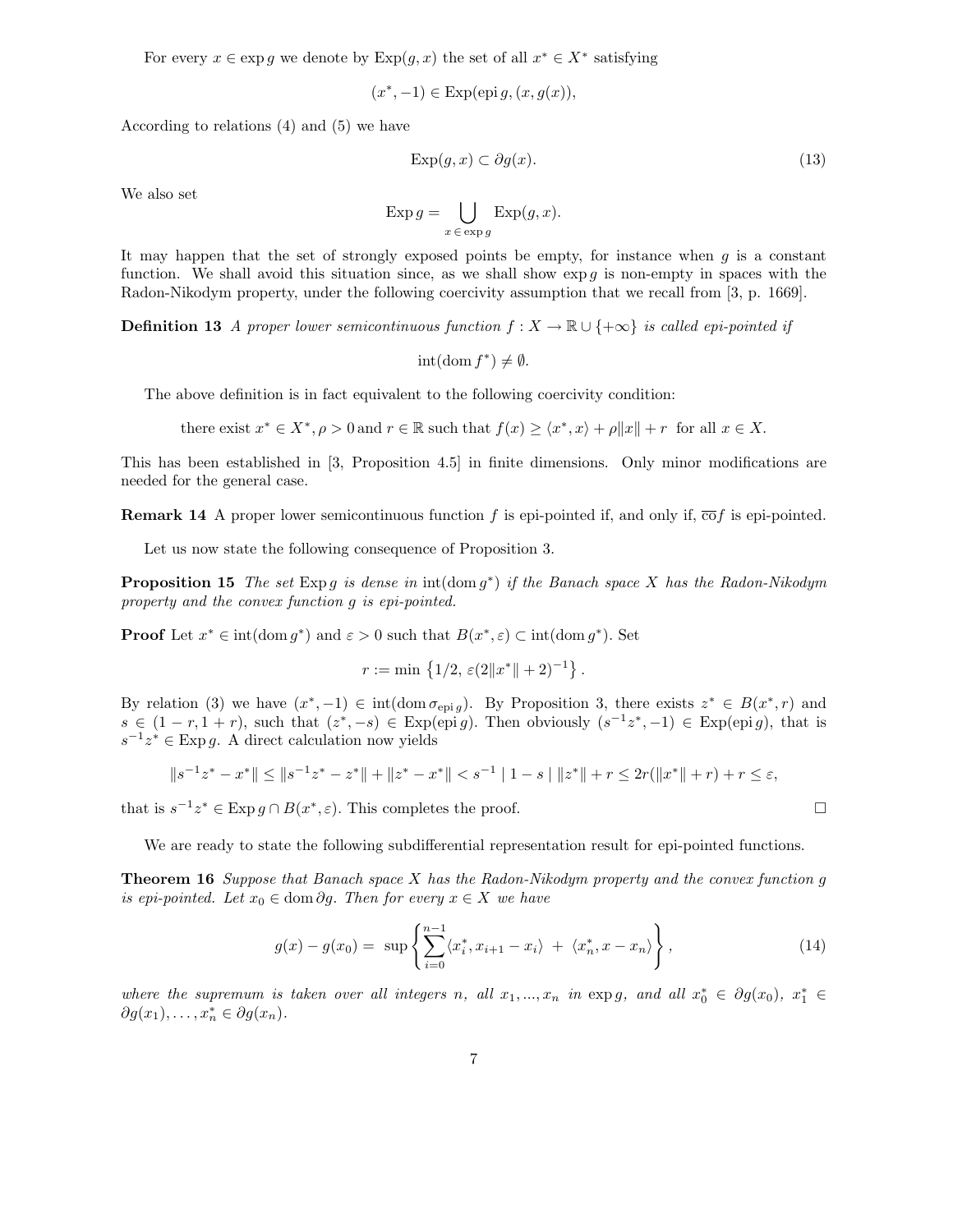**Proof** Let us consider the set-valued operator  $T : X \rightrightarrows X^*$  defined for all  $x \in X$  by

$$
T(x) = \begin{cases} \n\partial g(x), & \text{if } x \in \{x_0\} \cup \exp g, \\ \n\emptyset, & \text{if } x \notin \{x_0\} \cup \exp g. \n\end{cases}
$$

Since Gr  $T \subset$  Gr  $\partial g$ , the operator T is also cyclically monotone.

We claim that the right part of  $(14)$  coincides up to a constant with the Rockafellar integration formula (6) for the operator T. Indeed, given an integer  $n \geq 1$  and a finite sequence  $x_1, ..., x_n$  in dom T denote by  $i_0$  the smaller index in  $\{0,\ldots,n\}$  such that  $x_i \neq x_0$  for all  $i > i_0$ . Then  $x_{i_0} = x_0$ . Using the cyclic monotonicity of  $T$  we have

$$
\sum_{i=0}^{i_0} \langle x_i^*, x_{i+1} - x_i \rangle \le 0.
$$

Omitting the terms that do not contribute to the supremum, the sequence  $x_1, ..., x_n$  in dom T can be replaced by the sequence  $x_{i_0+1}, ..., x_n$  in exp g.

According to relation (5), we have

$$
\operatorname{Exp} g \subset \bigcup_{x \in \operatorname{exp} g} \partial g(x) \subset \operatorname{Im} T.
$$

Hence by Proposition 15, Im T is dense in int(dom  $q^*$ ), and the result follows from Theorem 10.

**Remark 17** Formula (14) fails for non-epi-pointed functions, even in finite dimensions. Consider for instance the proper lower semicontinuous convex function  $g : \mathbb{R}^2 \to \mathbb{R}$  defined for  $(x, y) \in \mathbb{R}^2$  by

$$
g(x,y) = \frac{1}{2}y^2.
$$

In this case  $\exp g = \emptyset$  and for  $x_0 = (0, 0)$  formula (14) yields  $g(x) = 0$ , which is not true.

**Remark 18** Formula (14) also fails in Banach spaces without the Radon-Nikodym property. Indeed let  $X = c_0(N)$  and let g be the indicator function of the closed unit ball of X. Then g is a proper lower semicontinuous convex function which is also epi-pointed, since  $g^*$  coincides with the norm of  $X^* = \ell^1(\mathbb{N})$ . Let further  $x_0 = 0$  and note that  $\partial g(x_0) = \{0\}$ . Since the closed unit ball of X has no extreme points, it follows easily that  $\exp g = \emptyset$ . Thus formula (14) yields  $g(x) = 0$ , which is again not true.

### **3.2 Application: convexification of epi-pointed functions**

Throughout this section we denote by  $f : X \to \mathbb{R} \cup \{+\infty\}$  a proper lower semicontinuous epi-pointed function and we set

 $g = \overline{\mathrm{co}} f$ .

We easily check that

$$
x \in \text{dom } \partial f \implies (g(x) = f(x) \text{ and } \partial g(x) = \partial f(x)).
$$
 (15)

The following lemma gives an interesting particular case where the above situation occurs.

**Lemma 19** *Let*  $x \in \exp q$ *. Then*  $q(x) = f(x)$  *and*  $\partial q(x) = \partial f(x)$ *.* 

**Proof** We set  $C := \text{epi } q$ ,  $A := \text{epi } f$  and  $u := (x, g(x))$ . Note that  $g(x) = f(x)$  if, and only if,  $u \in A$ . Let us suppose, towards a contradiction, that  $g(x) < f(x)$ , that is  $u \notin A$ . Since A is closed, there exists  $\rho > 0$  such that

$$
A \cap B(u,\rho) = \emptyset. \tag{16}
$$

By assumption  $u \in \exp C$ , so there exists  $p \in X^* \times \mathbb{R}$  and  $\varepsilon > 0$  such that

$$
C \cap H \subset B(u,\rho),
$$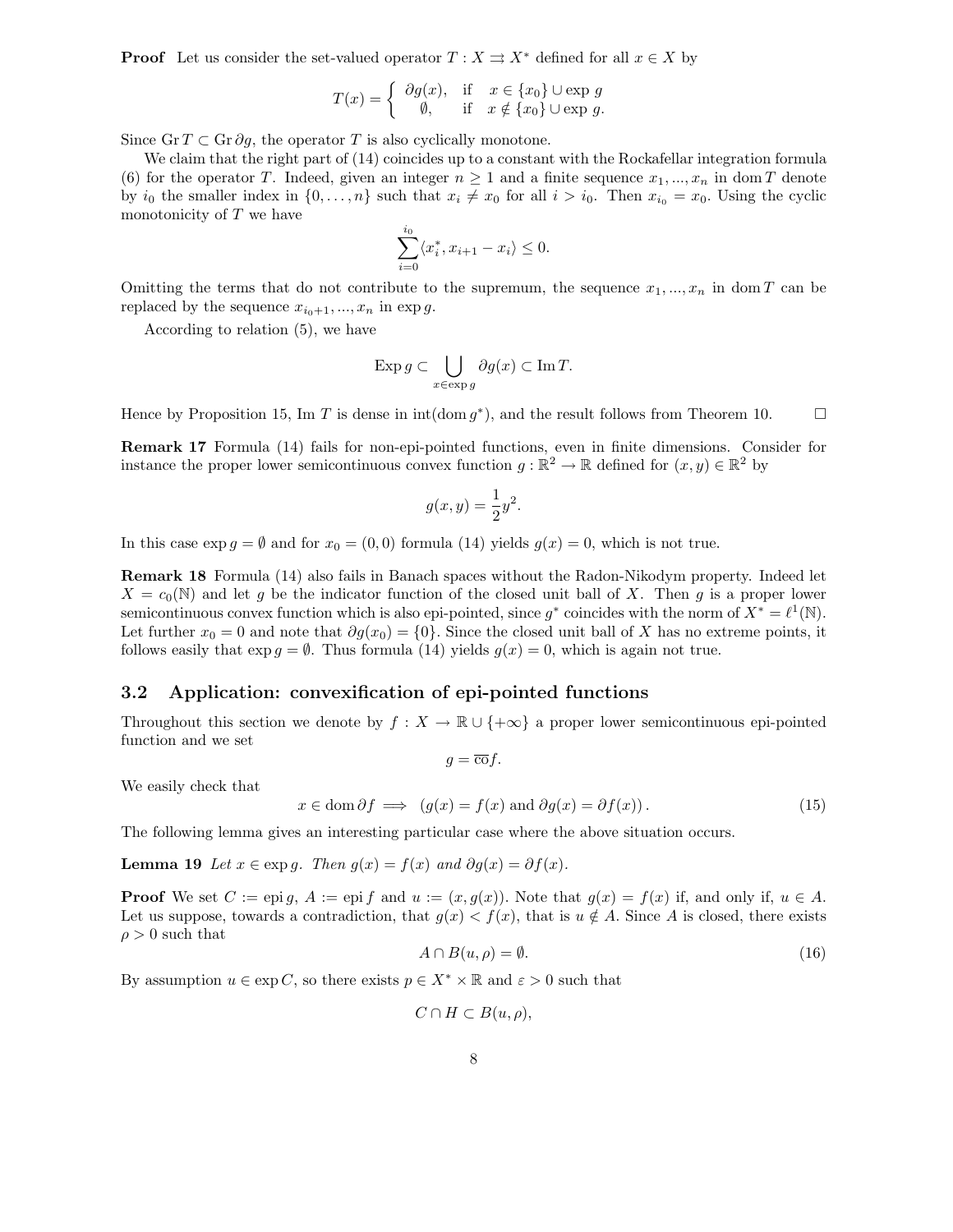where H is the open half-space  $\{v \in X \times \mathbb{R} : \langle p, v \rangle > \langle p, u \rangle - \varepsilon\}$ . Then, recalling that  $A \subset C$ , relation (16) implies  $A \cap H = \emptyset$ , or equivalently, taking the closed convex hull of the set A, that  $C \cap H = \emptyset$ . We obtain a contradiction since  $u \in C \cap H$ . Consequently,  $g(x) = f(x)$ . The equality of subdifferentials is now straightforward. now straightforward.

As a consequence of the above lemma we obtain a representation formula for the closed convex envelope g of an epi-pointed function f based on the Fenchel subdifferential of f.

**Corollary 20** *Suppose that the Banach space* X *has the Radon-Nikodym property.* Let  $x_0 \in \text{dom }\partial f$ . *Then for every*  $x \in X$ *, we have* 

$$
\overline{\text{co}}f(x) = f(x_0) + \sup \left\{ \sum_{i=0}^{n-1} \langle x_i^*, x_{i+1} - x_i \rangle + \langle x_n^*, x - x_n \rangle \right\},\tag{17}
$$

*where the supremum is taken over all integers n, all*  $x_1, x_2, ..., x_n$  *in* dom  $\partial f$  *and all*  $x_0^* \in \partial f(x_0), x_1^* \in \partial f(x_1)$  $\partial f(x_1), \ldots, x_n^* \in \partial f(x_n).$ 

**Proof** According to formula (1) and using relations (15), the right hand side of (17) defines a proper lower semicontinuous convex function  $\hat{f}$  satisfying  $\hat{f} \leq g$  (note that  $g(x_0) = f(x_0)$ ). On the other hand, according to Theorem 16 and Lemma 19, we obtain  $\hat{f} \geq g$ . This finishes the proof. according to Theorem 16 and Lemma 19, we obtain  $\hat{f} \geq g$ . This finishes the proof.

## **References**

- [1] Bachir, M., Daniilidis, A. & Penot, J.-P., Lower subdifferentiability and integration, *Set-Valued Analysis* **10** (2002), 89-108.
- [2] BENOIST, J. & DANIILIDIS, A., Integration of Fenchel subdifferentials of epi-pointed functions, *SIAM J. Optim.* **12** (2002), 575–582.
- [3] BENOIST, J. & HIRIART-URRUTY, J.-B., What is the subdifferential of the closed convex hull of a function?, *SIAM J. Math. Anal.* **27** (1996), 1661-1679.
- [4] Borwein, J.M., Minimal cuscos and subgradients of Lipschitz functions, in: *Fixed Point Theory and its Applications*, (J.-B. Baillon & M. Théra eds.), Pitman Res. Notes in Math. Series, No. 252, Longman, Essex, (1991), 57-82.
- [5] Borwein, J. & Zhu, Q., "Multifunctional and functional analytic techniques in nonsmooth analysis", in: *Nonlinear Analysis, Differential Equations and Control*, (F. H. Clarke & R. J. Stern eds.), Series C: Mathematical and Physical Sciences, Vol. 528, Kluwer Acad. Publ., (1999), 61-157.
- [6] Borwein, J. & Moors, W., Essentially smooth Lipschitz functions, *J. Funct. Anal.* **49** (1997), 305-351.
- [7] Collier, J., The dual of a space with the Radon-Nikodym property, *Pacific J. Math.* **64** (1976), 103-106.
- [8] Hiriart-Urruty J.-B. & Lemarechal C., *Fundamentals of Convex Analysis*, Grundlehren Text Editions, Springer (2001).
- [9] Phelps, R., *Convex Functions, Monotone Operators and Differentiability*, 2*nd* Edition, Springer Verlag, Berlin (1991).
- [10] Rockafellar, R.T., On the maximal monotonicity of subdifferential mappings, *Pacific J. Math.* **33** (1970), 209-216.